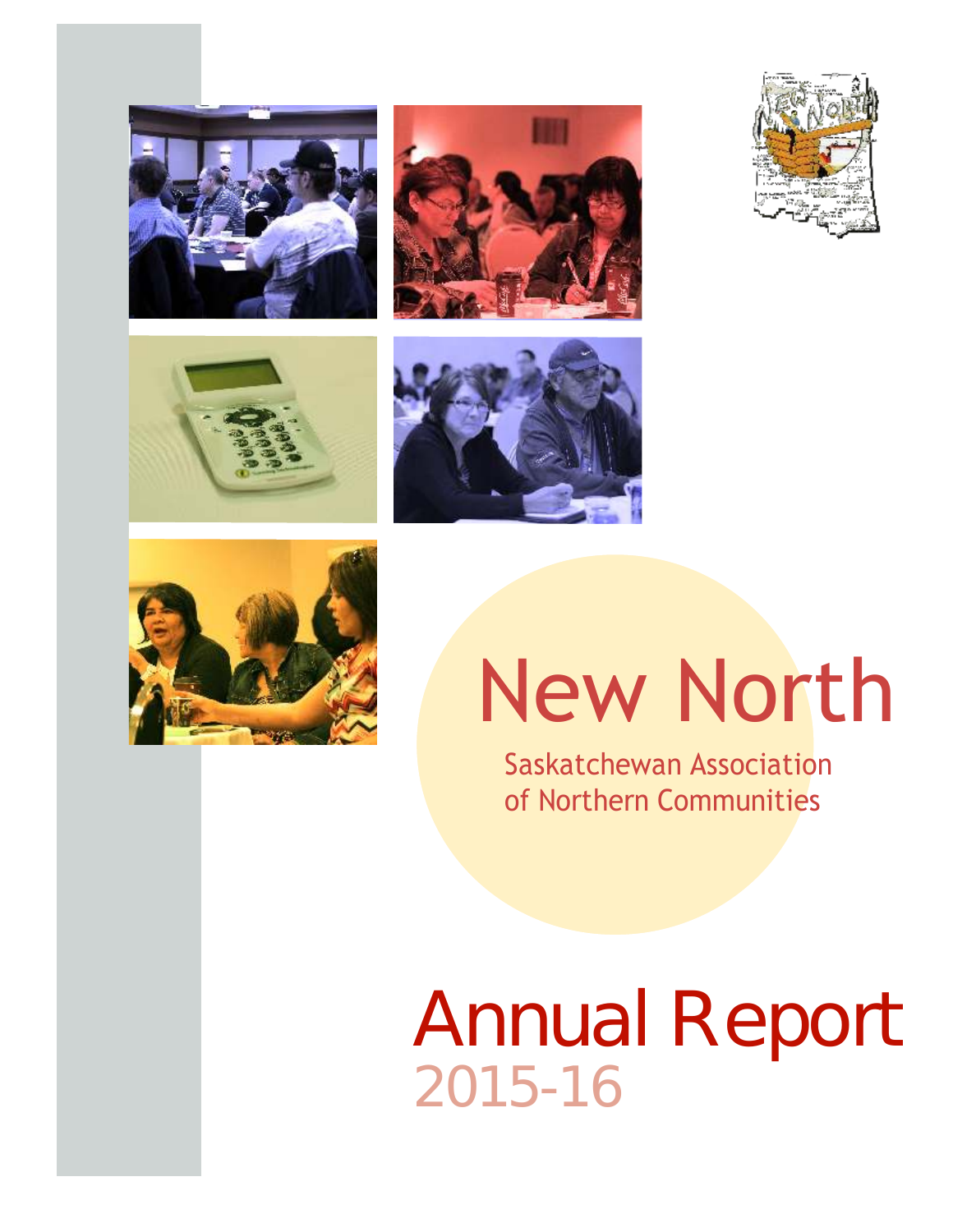O n behalf of the New North Executive, I am pleased to present the New North Annual Report for 2015-16.

I came to the Chair position in November, 2015, after our former Chair, Georgina Jolibois, stepped up to the "big league" as the new Member of Parliament for the Desnethé— Missinippi—Churchill River riding.

A few months later, we had the terrible tragedy in La Loche.



It affected people everywhere. The leadership of that community in dealing with that tragedy has been nothing short of amazing. We all know, I think, as leaders of our communities, how the pressures of dealing with terrible

events can take its toll on you personally, how it can stretch you out, take you places you never thought you'd have to go, emotionally, mentally and physically.

La Loche will come out of this tragedy stronger than ever. I truly believe that. Its leadership will play a big role in achieving that.

Coming to the end of our terms as Mayors and Councillors, we are all probably reflecting back on what we have seen and done. I've been lucky as a member of the New North Executive to have worked with some very good people. In Gord Stomp, Duane Favel, Isidore Desjarlais, and Val Deschambeault you know you have people who won't step back from saying what they believe. We're very lucky to have strongly spoken individuals among us, and I count myself fortunate that I've had the chance to become a little more educated about things since I've come to know and work with them.

There's still plenty left to do, and so what we see in the pages that follow are updates on progress, and not any kind of final word. Anyone who says that there is not a lot more to achieve is kidding themselves.

Before I let you get on with reading the rest of this annual report, a quick word of appreciation for the work of the New North staff. I know the staff try very hard to make the Executive look good, and open the channels of communication, so that we can all be more effective.

Let's look back on a year filled with some rough things happening, take what lessons we can, and look forward with warm and open hearts to what lies ahead. •

### From the Chair, Al Sayn From the CEO, Matt Heley

**W** ithout question the 12 months of 2015-16 were mostly<br>very difficult and challenging. Not only did we lose a  $V$  very difficult and challenging. Not only did we lose a lot of the summer with the wildfires and evacuations in July 2015, we had the terrible incident in La Loche. It has not generally been a 12 months we would like to have back again.

It's also been challenging for a number of other reasons. Federal and provincial elections, the late budget in 2016 and the fiscal context of the provincial government, created disruptions and delays for a number of our programs, led to uncertainty for municipal governments and for the partners we rely on so heavily in senior government to help push the agenda forward.

Uncertainty creates challenges of its own, and quite often we found ourselves planning in a vacuum. Even so, I believe that this year has been one of considerable progress and consolidation for New North, and for the communities we represent.

I am very proud that we have finally been able to launch our Finance and Administration Program. Partnering with Northern Municipal Services, I sincerely think that this program will create genuine opportunities for northern municipalities struggling with administrative capacity issues to break out of the vicious cycle that has held them back from reaching their optimum potential.

As well, I believe we are in the middle of an exciting time in building bridges between the northern municipalities and our First Nations neighbours. Many communities are coming together on all sorts of levels, and New North has been there as well, establishing partnerships with First Nations leadership to combat bootlegging, for example, and creating pathways for further meaningful collaboration. A great deal of credit needs to go to the New North Executive for clearing some of the obstacles to create these pathways.

The municipalities have also done quite well this year in the Northern Revenue Sharing. I believe that the ongoing Northern Revenue Sharing deal for northern municipalities– from about \$15 million in 2012 to more than \$20 million this year–shows the enormous confidence that government has in the northern municipal sector, especially in the capacity of each individual community to provide effective leadership and top-notch governance to the people of the north.

While this has been a tough year, I am optimistic about the future of the association, and the north. One reason I am optimistic is because of the calibre of leadership I see all around me. It's inspiring to work with so many passionate and individuals, and so many committed strategic partners who work with nothing but the best intentions in mind.

Long may it continue. •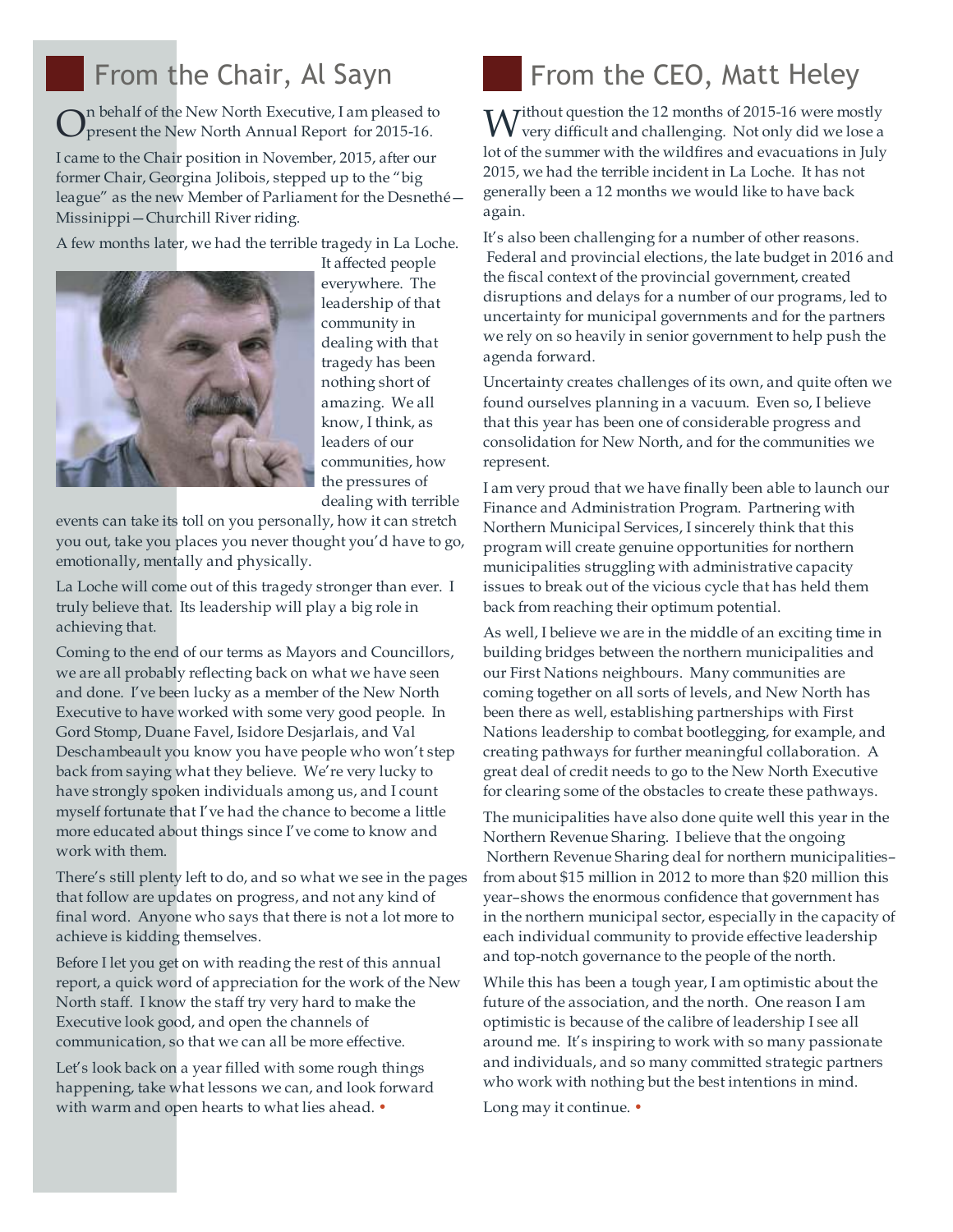

### [About New North]

**N EW NORTH–SANC SERVICES INC** is a non-profit organization, based in La Ronge, dedicated to serving the interests of the 35 municipalities of northern Saskatchewan.

New North's governance is supplied by a Board of Directors (the "Executive"), which is elected from among the Mayors and Councillors of the 35 municipalities. New North's Executive is Councillor Al Sayn (Stony Rapids), Deputy Chair Mayor Duane Favel (Ile a la Crosse), Treasurer Mayor Gord Stomp (Air Ronge), Val Deschambeault (Cumberland House), and Member at Large Isidore Desjarlais (Buffalo Narrows).

New North has a staff of two: Chief Executive Officer, Matt Heley, and an Executive Assistant, Emily Ross.

## [New North Communities]

**NEAR AND AN INCREDITED SERVING IN THE NO VILLAGES OF Green Lake, Beauval, Buffalo National Pinehouse, La Loche, Ile a la Crosse, Denare Beach,** ew North's members are the 35 municipalities of northern Saskatchewan. They are: The Northern Villages of Green Lake, Beauval, Buffalo Narrows, Cumberland House, Sandy Bay, Pelican Narrows and Air Ronge; the Northern Hamlets of Dore Lake, Cole Bay, St. George's Hill, Michel Village, Turnor Lake, Timber Bay, Black Point, Weyakwin, Jans Bay and Patuanak; the Northern Towns of Creighton and La Ronge; and the Northern Settlements of Sled Lake, Bear Creek, Brabant Lake, Camsell Portage, Garson Lake, Descharme Lake, Missinipe, South End, Stanley Mission, Uranium City and Wollaston Lake.





### [New North Mission Statement]

**New North – SANC Services Inc. (Saskatchewan Association of Northern Communities) is organized to:**

Advocate the issues and concerns on behalf of the Northern Communities within the Northern Saskatchewan Administrative District (NSAD) of Saskatchewan;

Organize and co-ordinate capacity building, training and development activities for the municipal governments and organizations; and

Build and maintain strategic relationships.

**Advocacy** includes identifying the issues of importance to

northerners and northern municipalities and communicating with other governments and organizations to inform them of the issues and ways to resolve them. It includes acting and speaking on behalf of northern municipalities in meetings and activities set up by governments to discuss issues that affect the northern people and municipalities.

**Capacity Building** is about improving the knowledge, skills and abilities of northerners and northern municipalities. It includes governance, management, and community economic development. There is a need to raise the capacity to some minimum level and to look at structural means of building capacity for the municipal governments of small communities.

**Strategic Relationships** are constructive relationships, partnerships and cooperative arrangements with other organizations and governments to promote the interests of northerners or to achieve mutual benefits.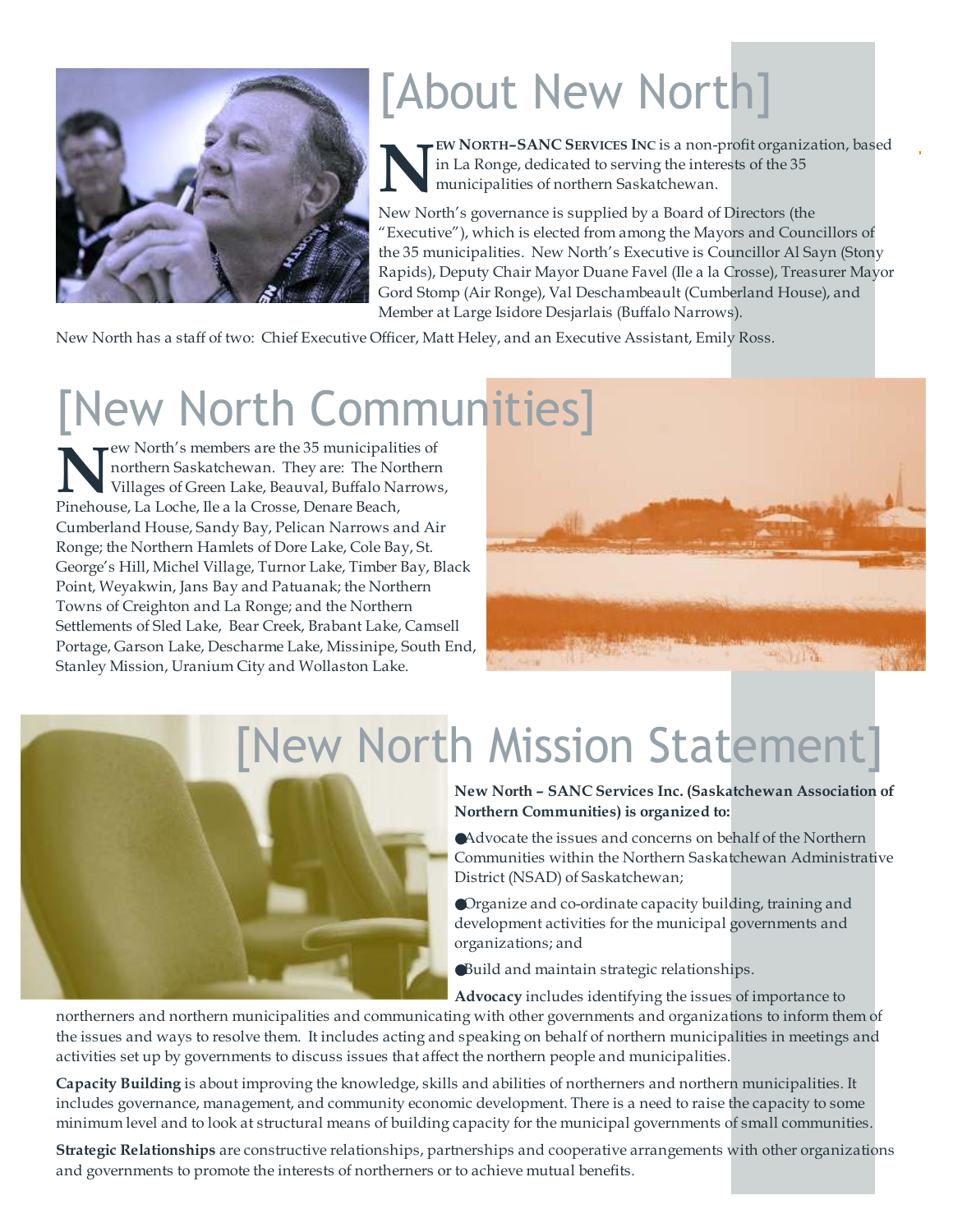## **New North** *Highlights*

 $\prod_{\rm ach}$ n a year marked once again by provincial belt tightening, there were still plenty of reasons for us to look back on 2015-16 as a year of significant achievements.

#### **New Sask. Housing Purchasing Options Unveiled**

Following more than two years of hard work by the Northern Housing Advisory Group, Sask. Housing finally launched its new social housing home-ownership program, aimed at making more than 50 families in the north homeowners after they were given the option of purchasing their Sask. Housing rental. The proceeds of the program will enter a revolving fund accessible by communities wanting to add to their own rental stock. The program has the potential to create more than \$10 million in additional housing investment in some of the fastest growing communities in the north.



### **New North Financial and Administration Services Program**

Working in partnership with Northern Municipal Services, New North launched our new Financial and Administration Program, helping to bring communities into compliance with their financial reporting obligations, and unlocking many thousands of dollars in provincial and federal grants.

### **Northern Revenue Sharing at Record Levels**

With help from our partner associations, SUMA and SARM, we've seen Northern Revenue Sharing increase

### **Top Issues for 2015-16**

- 1. Northern Revenue Sharing
- 2. Conflict of Interest Amendments
- 3. Wildfire Policy, Emergency Management Planning and Response, and Fire Protection for Northern Communities
- 4. Mental Health and Addictions
- 5. Food Security
- 6. Roads and Transport
- 7. Economic Development
- 8. Water and Sewer Upgrades
- 9. Lateral Violence
- 10. Police Service Levels

from \$15 million in 2011 to more than \$20 million this year.

#### **Municipal Capacity Development**

The annual Waterworks Workshop and the New North Administrators Conference signalled our continued commitment to building capacity in the municipal sector and helping support the efforts of our hard-working clerks and administrators.

#### **Northern Justice Initiatives–Community Police Boards**

Between November 2015 and March 2016 New North administered \$14,000 in funds to northern Community Police Boards and other northern community justice initiatives.

#### **An Increase in Funding for Northern Roads**

Intense lobbying by New North and the northern communities saw a \$55 million for northern roads and transport in the 2015-16 provincial budget.

#### **New North Executive Driving the Change Agenda**

Even in its 4th year, the New North Executive continues to work aggressively to meet the needs of our members.

Although scheduled to meet quarterly, the Executive came together far more frequently than that, working as a team to present a united front to government and other stakeholders on a whole range of issues, from policing, to food security, to wildfire protection and many others.

### **Member Engagement Continues as Priority**

It was another year of New North building on its communications and engagement strategy to ensure our members are kept in the loop on all our goings on, and can see their interests reflected in the association's activities.•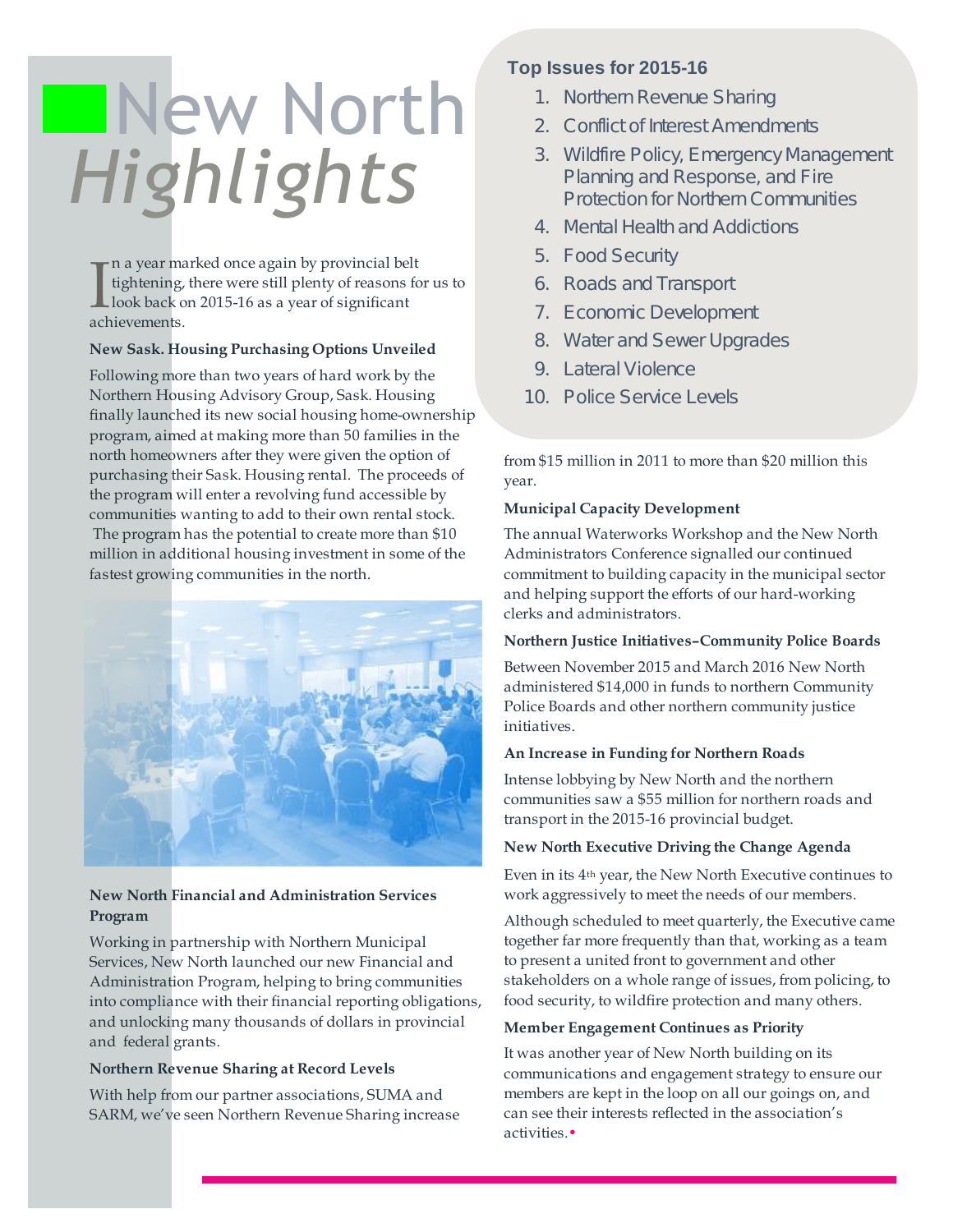### Capacity Building AdminCon2015

### New North Administrators Conference, Prince Albert, November 2015

**A** traumatic replaying of past events, knee<br>hugging and gentle reassuring than we'd<br>normally expect at an Administrators Conference-and lthough there was a lot more shrieking, traumatic replaying of past events, knee **L**hugging and gentle reassuring than we'd to be fair, almost all of that was due to the emergency evacuation at the Holiday Inn Express and the karaoke at Movado's next door (that rendition of Copperhead Road still stalks us in our nightmares)–administrators and clerks from across the north nevertheless seemed

to enjoy New North's offerings at this year's only Administrators Conference, in November 2015.

With provincial Conflict of Interest Commissioner, Justice Ron Barclay, QC, opening the show we were guaranteed at least one highpoint, as he provided a meaty assessment of the RM of Sherwood Inspection and Inquiry (which he led), the recommendations from which are the basis of the recently introduced changes to the conflict of interest provisions for municipal councillors. Ron sliced and diced his presentation with anecdotes from his long and distinguished career as a Queens Bench judge, and his background, erudition and personal warmth anchored his analysis of the chief

actors of the squalid Sherwood affair, in which he characterized the Reeve of the RM as an "overbearing bully" blinded by money to his principles, and the CAO Rachael Kunz, as a "courageous woman," if not for whose actions, the judge said, the Reeve would still be there. Brad Henry from Northern Municipal Services had a tough act to follow, and so didn't try to, and instead with an enthusiasm all his own ran through the different programs that NMS oversees, which includes the Northern Revenue Sharing program, the Capital Grants program and the Northern Water and Sewer Program. After the break Roger Parenteau from the Saskatchewan Housing Corporation jumped in with an

overview of the Northern ECHO program, which will enable northern municipalities to access funds for housing needs assessments.

Following the lunch break–and with only a brief intermission on account of the aforementioned emergency evacuation–Victoria McDonald delivered a highly original dissertation in which she discussed how governance policies brought in from the nonprofit corporations sector could be put to good use in the way municipal councils organize themselves. Martine Smith then took us through the looking glass of the complaints process as respondent to the Freedom of Information requests from Briarpatch magazine.

Dee John's and Hasan Aktar from Northern Municipal Affairs focused their session on the more common FAQs they get, with Dee showing everyone how



useful the ISC website can be in helping with land transfers and other related tasks (looking up your neighbour's assessment is probably what we'd all use it for, of course); and Hasan sparking some pretty good discussion about what to do with deceased estates–a problem a lot of communities have, apparently (what are you putting in the water, by the way?). It was an interesting topic to talk about because it highlighted big gaps in the different "legal" and cultural understandings of property ownership in northern Saskatchewan, that administrators have to deal with.

The day ended with Roy Anderson leading the administrators in a little focus group. Day two was all about the responsibilities of clerks and administrators as the "permit holders" (or, at least, the one's carrying the can for it) of the municipal waterworks. This session was so popular that we aim to continue to invite Kerry and the gang from the Water Security Agency back to do it again. •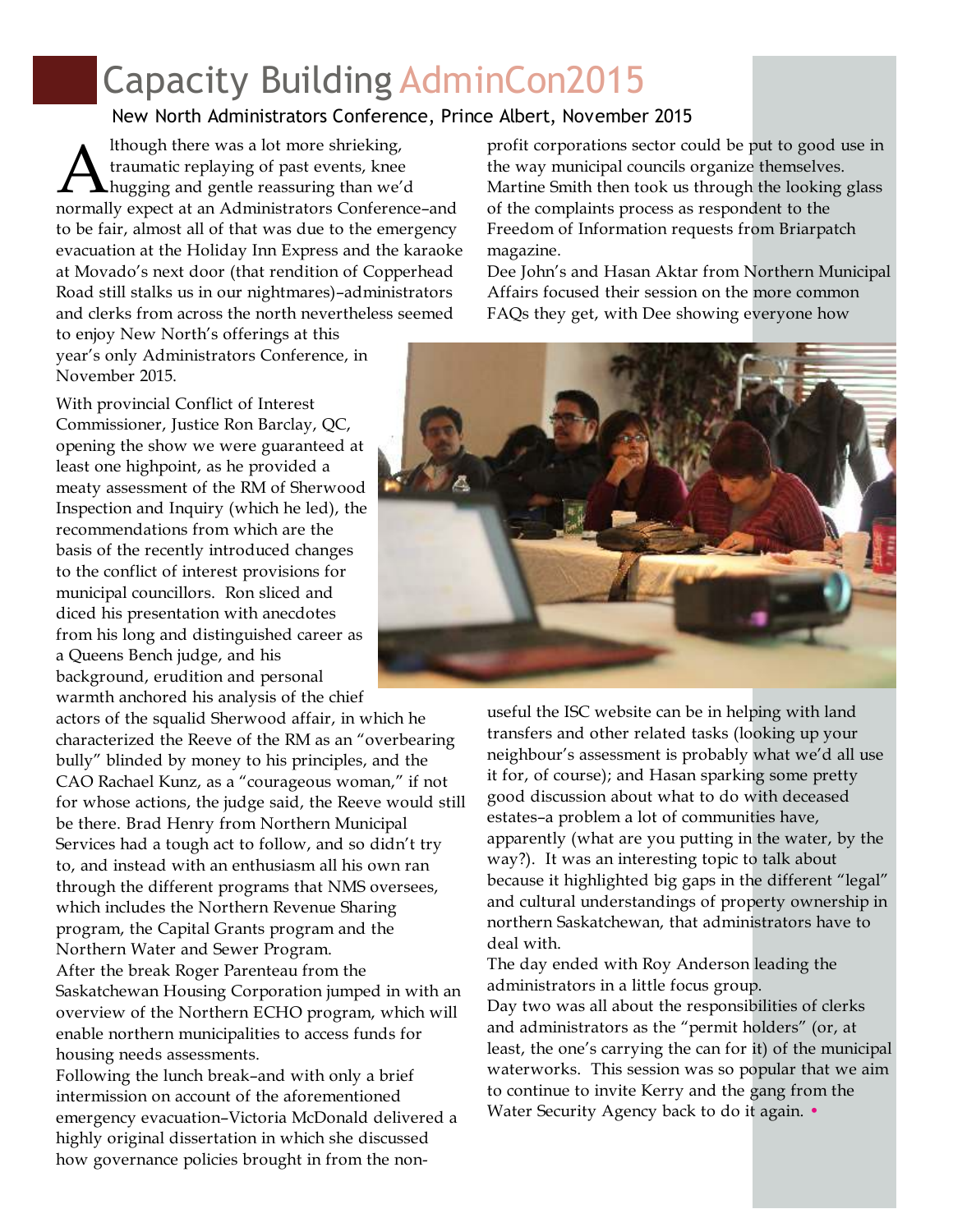### Capacity Building New North Waterworks

### New North Waterworks Conference, Prince Albert April 2015

xchanging wellington boots for sneakers and<br>
raw sewage for cream puffs, water operators<br>
from across the north congregated late April for<br>
two days in the elegant surrounds of the Prince Albert xchanging wellington boots for sneakers and raw sewage for cream puffs, water operators from across the north congregated late April for Inn to enjoy fine dining, sophisticated conversation and the elevating milieu of the Annual New North Waterworks Conference and *Affair Gastronome Magnificique!*

 Upon checking in at New North's *tableaux des registration*, delegates whetted their intellectual appetites by soaking in the atmosphere created by a dialogue with the top minds in government from the *bureaux aux d' eaux securitie*, who spoke on *d'deau hydraulique*, *évacuation des eaux usées* and *un poo poo bid adieu! adieu!* to the delight and delectation of everyone there.

 At the stroke of midday, delegates retired to enjoy a buffet of *Lasanges Maison*, *blanched-wheat baguettes et garlic*, *sachet deux biscuit*, washing it down with sparkling *verre d'eau* and *cafe au lait al la urn*. For dessert delegates were treated to a once-in-a-life-time

chance to sample the delicate mysteries of Chef's famous *profiteroles des fattening*.

 Following a brief repose wherein they partook of *cigarettes au grande air*, delegates returned to spend an afternoon in one of the *l'ecole sessions du jour*, having a choice to don their lab coats for *Scientique Experimentation* (Jar Testing) or experience the corporeal splendours of *Maintenance de Pompe à eau* (Pump Maintenance).

The final day-long session stoked the flames of intellectual inquiry and discovery once again as delegates bent their minds to visiting Professor Bertrande Gaudet's Potable Reservoir Design, Operation and Maintenance (*Potable Reservoir Design, Operation and Maintenance*), dining at the noon hour in rustic provencal style on *soupe aux légumes et sandwich*. Enunciating their rapturous and unbridled satisfaction with the event, delegates overwhelmingly declared New North's Waterworks Conference and *Affair Gastronome Magnificique* to be this season's *grande affaire!* •



### New North Scholarship

The<br>this year. The New North Executive was once again pleased to award three New North Public **L** Administration and Leadership Scholarships

The recipients were: Crystal Banting, Lawdawn Deschambeault, and Laurie Stomp.

Each received \$1000 toward expenses related to post-secondary study. Two recipients are using the money to help them complete their LGAs, and one has ambitions to be a nurse.

The New North Scholarship began back in 2013, and has so far awarded almost \$10,000 in scholarships to students enrolled in courses as diverse as Nursing, Law, Local Government Administration, and the Arts.

While the scholarship is not based on a student's academic performance necessarily, to receive the award students do need to show in their application that they are aspiring to be future leaders in their communities and have a commitment to northern Saskatchewan. •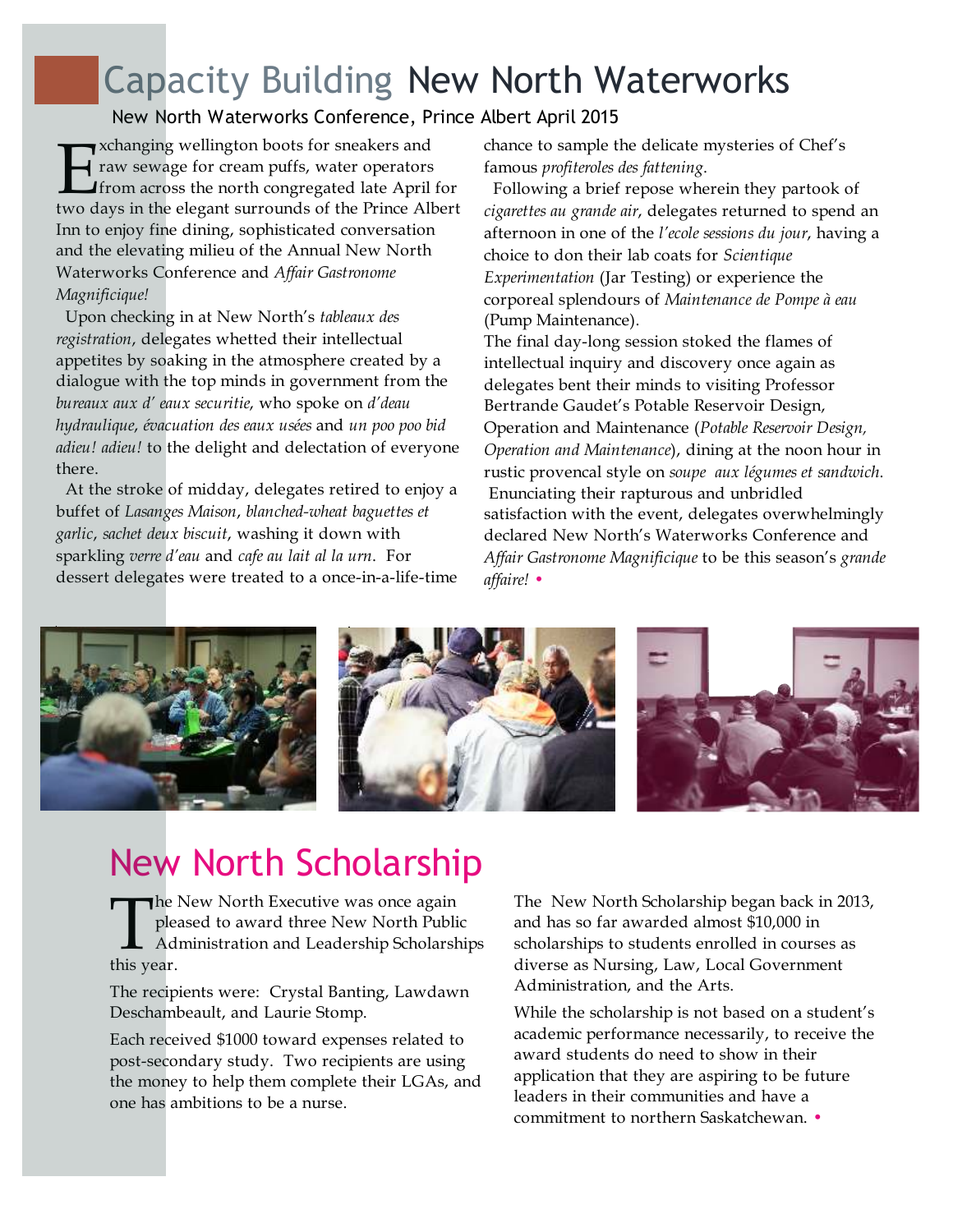### Capacity Building Admin & Finance Program

**R** eport after report has recommended the<br>
establishment of a third party business or<br>
those northern municipalities who need further help eport after report has recommended the establishment of a third party business or organization to provide direct assistance to in developing their administrative capacity. With

extent of being able to access the federal Gas Tax Fund and the Northern Capital Works program, unlocking millions of dollars in current and future funding, and saving that community hundreds of thousands of dollars in future auditing fees. New

government grants being more closely tied to financial compliance, a number of our municipalities are finding it increasingly more difficult to access funding to meet the growing capital and operating needs of their residents.

As one small step to helping communities meet their compliance needs, New North has partnered with Northern Municipal Services in initiating a program that is unique not only to the north, but to Saskatchewan: New North's Financial and

Administration Program.

Although the set back by last year's evacuations, New North's program has already helped one community achieve financial compliance, to the



North's Admin. and Finance Program is just one of the ways we are striving to develop innovative, northern-centred programs to help communities meet their residents' expectations for accountable and transparent local government.  $\bullet$ 

### Supporting Community Police Boards

**COMMUNIST CONSTRANS (CPBS)** has an important avenue for communitional and maintaining positive relations between ommunity Police Boards (CPBs) have been an important avenue for communities to address local policing issues and improving communities and the RCMP since the late 1990s. However, CPBs have not always had the ongoing support they need to be effective and to overcome the barriers for community members to participate in regional boards.

CPBs have had the benefit of funding from the provincial government to cover the cost of meetings, honoraria and travel expenses for members, ensuring that everyone has a chance, not just those with mobility or who are already on council, to participate in the activities of the CPBs.

This year, New North lobbied the government to enable us to hold and distribute the money, to take some of the administrative weight off the

communities where that was required, but also to bear some of the responsibility, as a key stakeholder, in ensuring the sustainability and longevity of the CPB concept going forward.

Between November 2015 and March 31 2016, New North distributed almost \$14,000 to CPB across the north. During that time we also worked with the Ministry of Justice to help develop policy around the CPBs, with the intent of coming up with ways of enabling the CPBs to shape how they would like to respond to local criminal justice issues, and to make the CPB initiative as community-driven and responsive to local priorities as possible. We are very proud of the work we have done with the CPBs , and of the work undertaken by the CPBs, and hope to see them continue to flourish for many years to come. •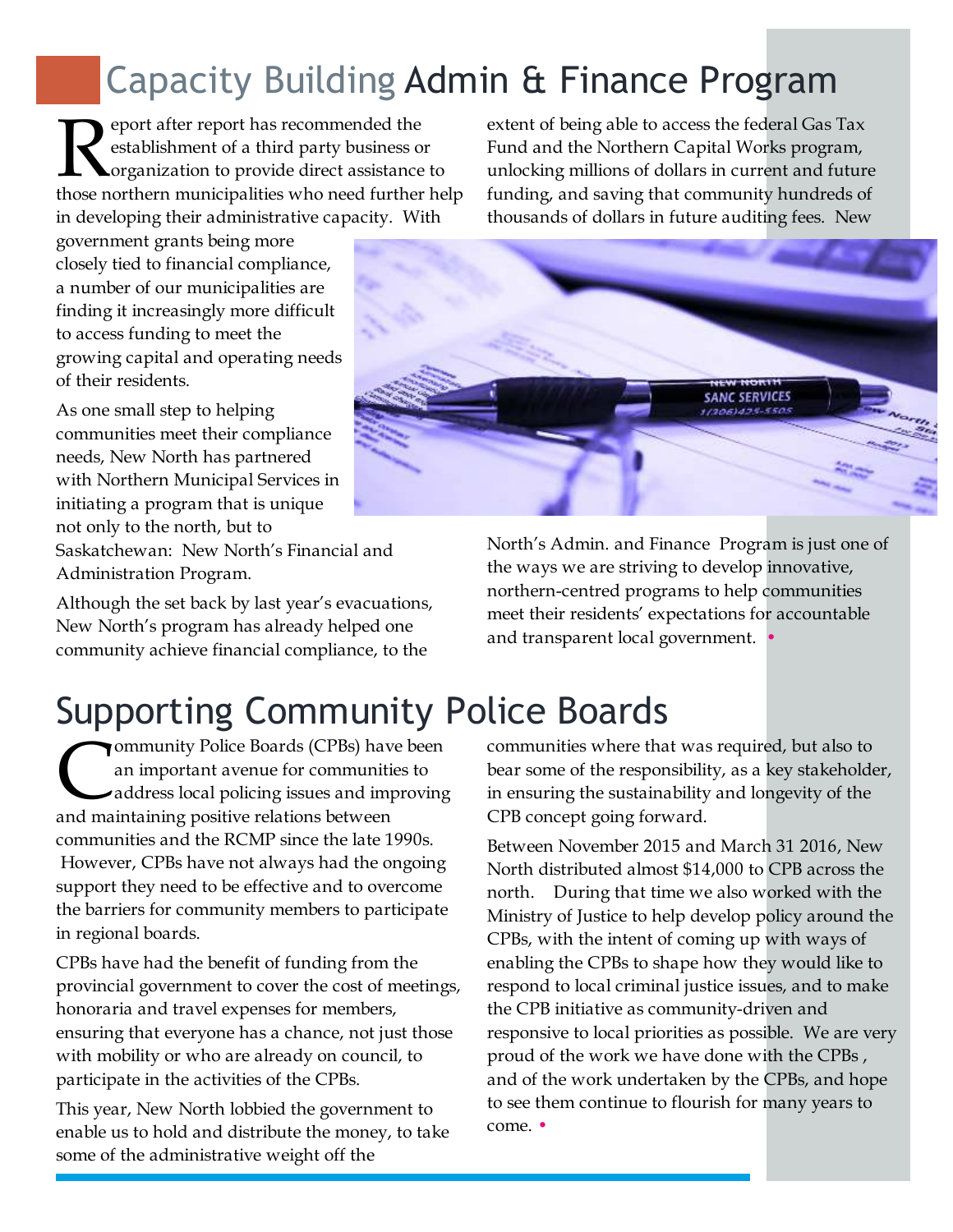### Capacity Building Northern Health Conference

New North Northern Health Conference, Prince Albert, September 2015

**W** country, there is always a need for the northern communities being home to the most regions and the provincial government to see how th culturally-appropriate levels of health services to our residents. *i***th the northern communities being home to the most challenging rates of chronic disease in the country, there is always a need for the northern communities to check in with the northern health regions and the provincial government to see how they are delivering modern, innovative and**

**The New North Executive teamed up with all the major players in northern health delivery, including the Health Regions, NITHA, and the government, to bring together mayors, councillors, the public and many from the health services for New North's 2015 Northern Health Conference.**

Although attendance was slightly down from expectations, the New North Northern Health Conference met all expectations for the high quality of the presentations, and the passion and commitment both evident and on display by northern health workers throughout the course of the event.

While the conference was marketed as way of creating dialogue between northern health regions and communities on some issues in northern health



care, the conference also heard from "health futurist" Dr Ken Coates



**Russ Mirasty and Duane Favel emceeing the Northern Health Conference in September of 2015.**

from the U of S on the opportunities and challenges wrought by technology in the field of health care. We also saw through a presentation by Dr Mendez from the Saskatoon Health Region what can be achieved in the use of robotics to perform operations remotely, demonstrating the "Doc in Box" technology by undertaking the remote removal of someone's appendix thousands of miles away as we all watched in horror via the big screen (just kidding, but an awesome agenda item

idea for next year). **Rural and Remote Health Minister, Greg Ottenbreit, brings greetings from the province.**

We also heard from northern health workers on the battle to control chronic illness in the north, as well the successes they've had in lowering the rate of HIV infections. •





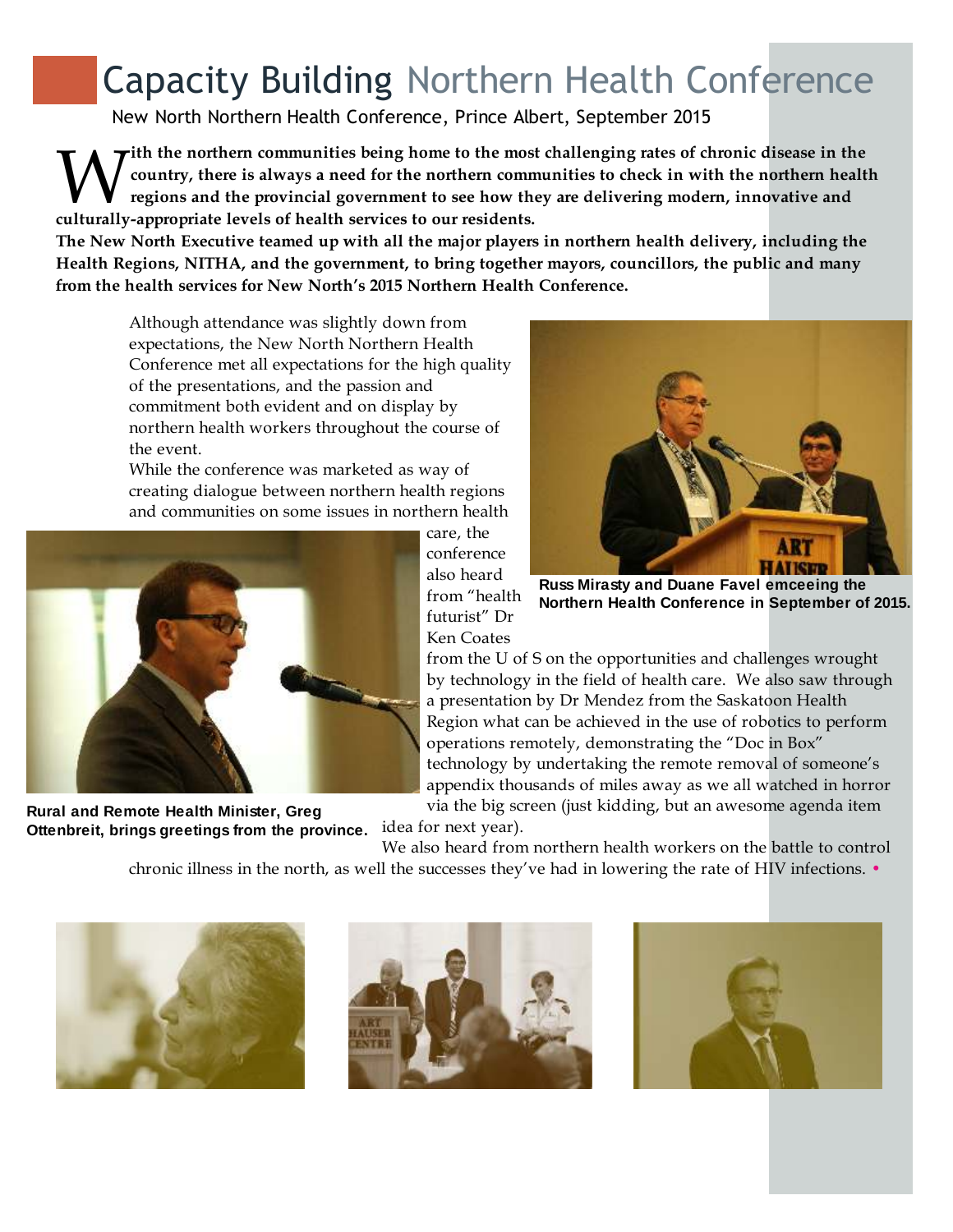### Advocacy Representing Northern Municipal Interests

Significant part of New North s role as an advocate for northern municipal interest<br>is to participate in consultations with the provincial government and other<br>positive impact on government's position on a particular polic significant part of New North's role as an advocate for northern municipal interests is to participate in consultations with the provincial government and other stakeholders. Quite often, through these consultations, New North can have a in daily and ongoing contact with many government ministries with an interest in northern

### **New North Executive &** anorthern municipal sector. As well, the New North of those northern communities **New North Executive and staff** quite often work alongside our fellow that couldn't make it. Saskatchewan, and through this contact we are able to provide government with the unique perspective of the Executive and staff quite often work alongside our fellow

municipal associations, SUMA and SARM, on a number of provincial committees. Here are some of the highlights of the activities of the Executive and staff as advocates of northern interests this year:

### **Municipal Legislative Reform: Conflict of Interest**

Since early last year the provincial government has been very determined to reform conflict of interest provisions for municipal officials. New North worked with government to provide consultation on the

legislative reforms, as well as to help municipalities understand their obligations when the legislation dropped in November.

#### **Infrastructure**

With infrastructure spending now accounting for so much of senior government's economic growth agenda it has become even more important for the

infrastructure-starved northern communities to have a voice at the table to ensure that the interests of small and regional municipalities are not overlooked. New North sits as a member on a number of provincial committees that provide oversight to provincial and federal government grant programs, including the New Building Canada Plan and the Gas Tax Fund.

### **Landfills: Solid Waste Management Team**

**Staff Committee Representation**

Team

Police Advisory **Committee** 

Gas Tax Oversight Steering Committee Solid Waste Advisory

Northern Justice **Committee** 

Northern Housing Advisory Committee

**Committee** 

Gas Tax Communication

Taskforce on Policing

… and many others

New North is going along with the Ministry of Environment's entering of a new pragmatic phase in assisting the municipal sector achieve both compliance with solid waste regulations and/or move to regional waste systems, as a part of the ministry's Solid Waste Management Team (SWAT). **The Executive Won't Stop Meeting on Northern Issues**

In a year marked by wildfires and issues around policing in the north–and plenty else– the New North Executive entertained and were entertained by the ministers of Environment, Health,

Government Relations, Highways, Policing and Corrections, in a

*Below:* **The Premier Mr Wall praised the leadership of municipal officials at this year's SUMA Convention, which the New North Executive attended on behalf**





**The New North Executive went to any lengths required to meet with government ministers. Here we see the Executive catching Environment Minister Herb Cox between courts at the SUMA Convention in Regina in February 2016.**

variety of settings, including meetings on their own turf and in locker rooms of the ministries' choosing.

### **Northern Strategic Planning: "For the North, by the North"**

Perhaps the Executive's most significant achievement this year has been the bringing together of stakeholders from across the political and jurisdictional spectrum to begin developing a homegrown northern strategy for dealing with northern social issues, which we believe will be the basis of of our lobbying agenda for a number of years to come. •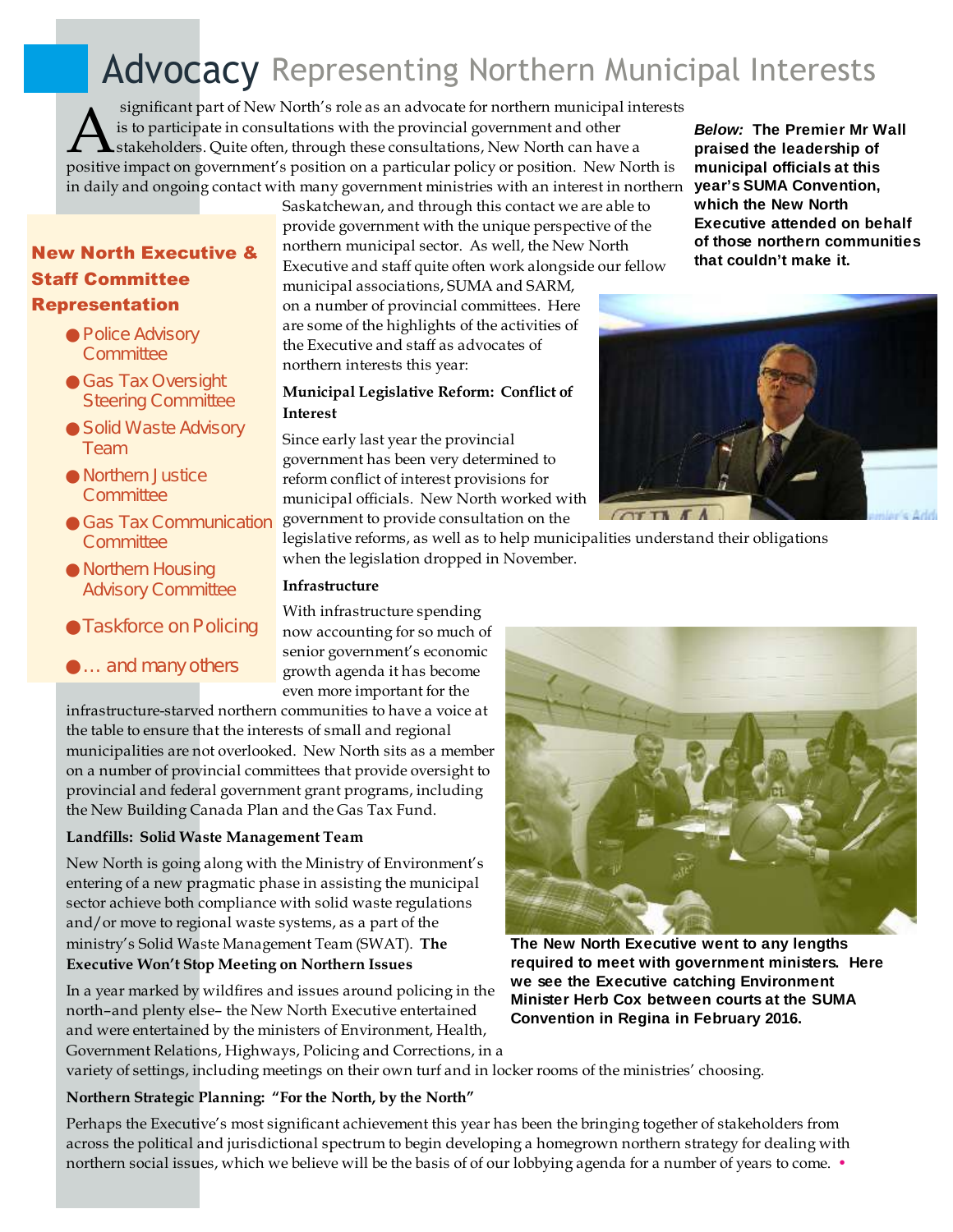### Member Events Mayor & Councillor Gatherings

New North holds a minimum of three Gatherings a year, usually in Summer, Fall and Mid-Winter. For full accounts of the Gatherings, take a look at the newsletter for the month in which the Gathering was held, available on our website, www.newnorthsask.org.

### **June 2015 Gathering**

 $\mathbf{A}^{\tiny \texttt{t} \, \texttt{th}}_{\tiny \texttt{Cou}}$ Gathering t the June Mayor and Councillor following the AGM, members heard Saskatchewan Housing's Roger Parenteau announce the plan to sell 100 units of social housing to northerners. 50 units will be sold to current tenants, and another 50 units in chronicallyvacant communities will



also be up for grabs. The proceeds of the sales will be made available to communities for housing construction

### **Ministry of Environment**

The ministry updated communities on changes made in the new *Wildfire Act.*  With a hot summer predicted, the communities expressed continuing concern regarding the ministry's attitude to fire suppression costs in communities.

Although we have an unofficial policy of writing-off costs for fire-fighting, municipalities in the north

would still like to see something in writing.

New North's longstanding position is that fire-fighting should be a dual responsibility, similar to how the RMs and the ministry operate in the burn permit areas.

### **Transfer Stations**

Greenland Waste, based out of Prince Albert (not Greenland, as previously hoped), made a pitch for communities to consider the value of

switching to transfer stations to fulfil their solid waste management needs.

### **New North Financial and Administration Capacity Building**

Northern elected were also formally introduced to New North's program aimed at helping communities with their compliance under *The Northern Municipalities Act* with financial reporting. •

### **September 2015 Gathering**

**N** oted for their politeness and punctuality,<br>Ministers of the Crown attending New N<br>10 didn't disappoint the more than 110 northern oted for their politeness and punctuality, the Ministers of the Crown attending New North's Mayor and Councillor Gathering on September elected officials and government personnel as they took to the figurative podium almost exactly on time to listen patiently and attentively to questions from the northern elected, find different ways of saying they'll get back to us on that, and then mingle with the crowd during a lunch of roast beef, tossed salad, coleslaw and assorted desserts.

In his introductory remarks, Minister Reiter (Government Relations) said that the government had spent more than \$200 million on municipal infrastructure in northern Saskatchewan, and announced that a further \$30 million had been allocated to the north under the New Building Canada Plan as part of the northern water and sewer program. The minister said that projects will be announced over the next few months. Other ministers at the event included Hon. Herb Cox (Environment), who missed an auction for this, Hon. Donna Harpauer (Social Services), who brushed-off with endearingly good humour the fact that her staff had abandoned her there (we know the feeling), and Hon. Nancy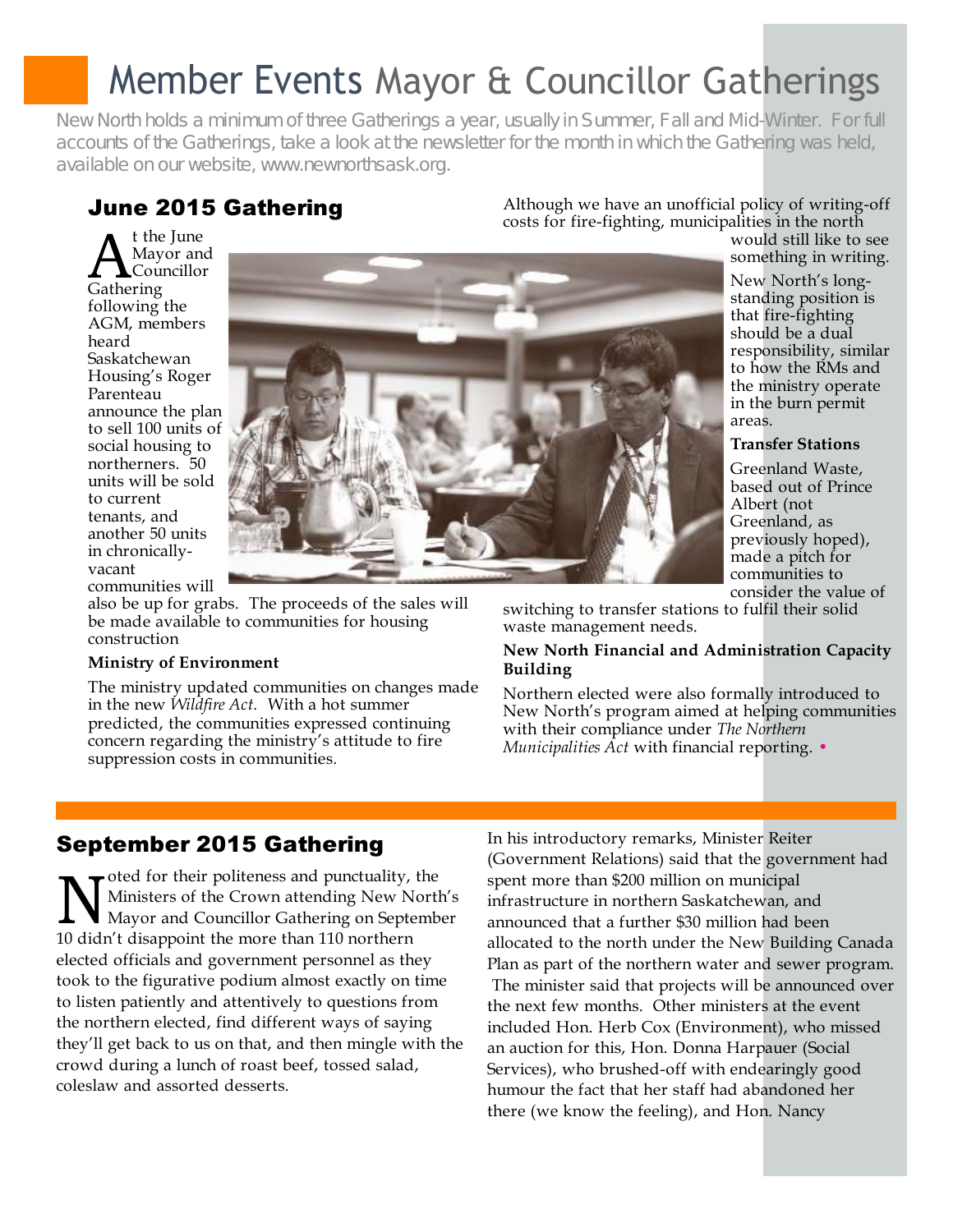Heppner, Minister for Highways and Something Else, who for some reason was asked all sorts of questions about infrastructure. The ministers expressed appreciation for

the efforts of the northern



elected during the fire emergency and evacuations. Government also revealed that there will essentially be three separate reviews of the fire and emergency responses going on, with consultation with northern elected being a part of that process.

Minister Reiter also said that the Northern Planning for Growth program–which helps communities with their OCPs–had been extended.•

### **February, 2016**

The minute's silence for the people of La Loche<br>the passing of Michel Village Mayor Ernest<br>Sylvestre) was followed by hours of fruitful ta<br>at New North's Mayor and Councillor Gathering in he minute's silence for the people of La Loche (and the passing of Michel Village Mayor Ernest  $\Box$  Sylvestre) was followed by hours of fruitful talking Prince Albert on February 18. Presided over by New North Deputy Chair Duane Favel, the meeting's purpose was to gather the thoughts and impressions of the northern elected on a "way forward" in dealing with the most pressing and top of the mind social issues in northern Saskatchewan.

The New North Executive met on the Friday to consider how they will incorporate the messages from the northern elected into some kind of northern strategic plan. The Gathering was greatly assisted by Dr Ken Coates, who although unable to make the meeting, sent along a briefing note outlining his thoughts about a "pan-



northern solution" in dealing with issues that are "deep and complex." Dr Coates indicated that there are "no simple solutions for



problems created over a century or more."

Prior to the Gathering, the New North Executive was fortunate to be able to call upon the wisdom and advice of SUMA Board members, Barry Gunther, Bruce Fidler, Darren Hill and Ron Osika, who also joined in the discussion on Thursday.

Following the event, the New North Executive released a statement to the press, acknowledging not only the efforts of government in dealing with the immediate crisis in La Loche, but the ongoing commitment to work with the northern communities.

The statement also thanked the northern elected for "making this [one] helluva good gabfest."

Lunch was a grain-fed baked ham, scalloped potatoes and assorted salads and desserts. Coffee was available all day and fruit was put out in the afternoon. •